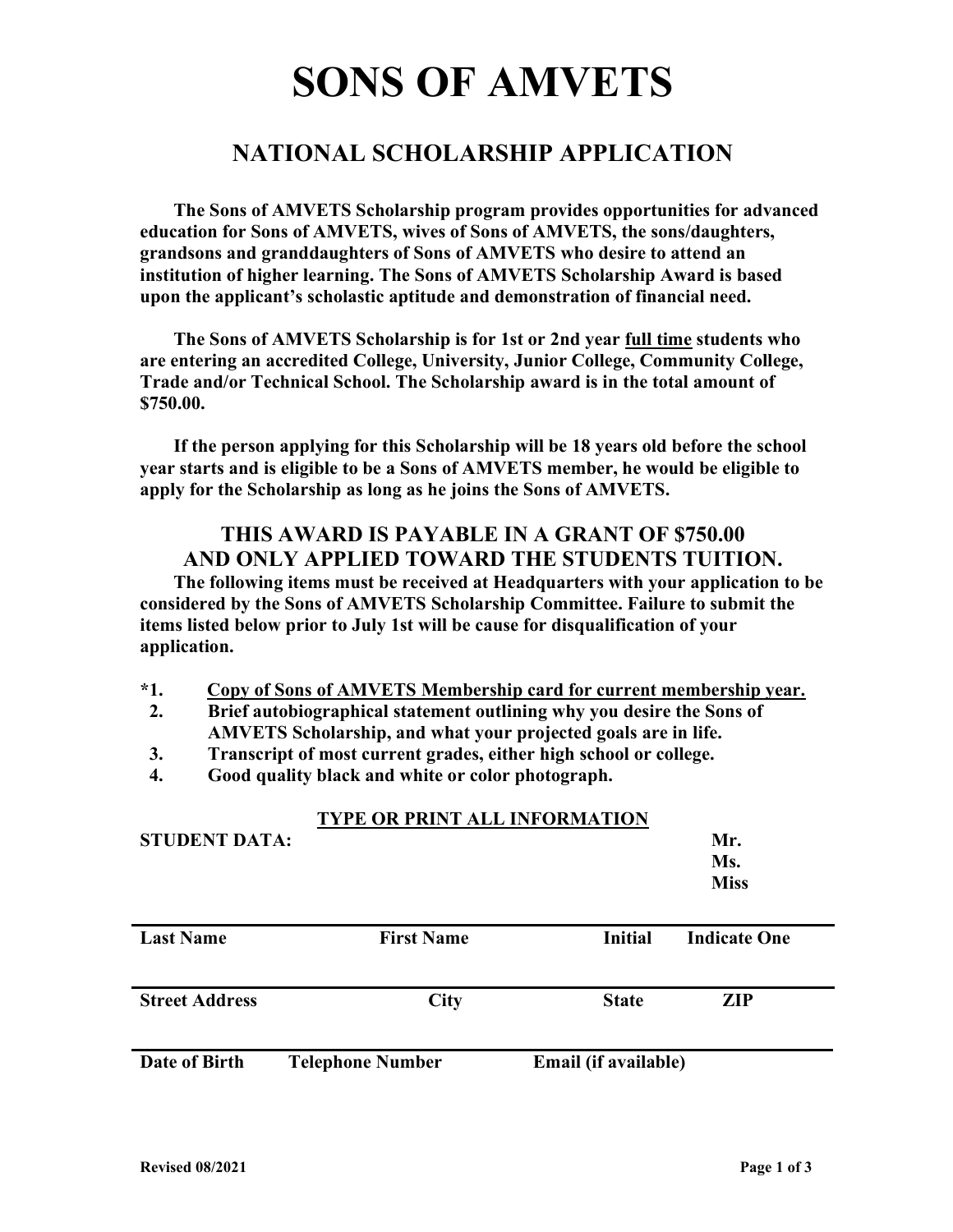### TYPE OR PRINT ALL INFORMATION

## \*STUDENT EDUCATIONAL BACKGROUND

| <b>High School Name</b>                                         |                                                                                                                                   | <b>Area Code</b>           | Telephone              |
|-----------------------------------------------------------------|-----------------------------------------------------------------------------------------------------------------------------------|----------------------------|------------------------|
| <b>Street Address</b>                                           | <b>City</b>                                                                                                                       | <b>State</b>               | <b>ZIP</b>             |
| <b>Graduation Date</b>                                          | <b>Grade Point Average</b>                                                                                                        | Rank                       | <b>Number in Class</b> |
| <b>LIST HONORS AND DISTINCTIONS</b>                             |                                                                                                                                   |                            |                        |
| 1.                                                              | 5.                                                                                                                                |                            |                        |
| 2.                                                              | 6.                                                                                                                                |                            |                        |
| 3.                                                              | 7.                                                                                                                                |                            |                        |
| $\overline{4}$ .                                                | 8.                                                                                                                                |                            |                        |
| <b>COLLEGE / UNIVERSITY</b><br><b>College / University Name</b> |                                                                                                                                   | <b>Area Code</b>           | <b>Telephone</b>       |
| <b>Street Address</b>                                           | City                                                                                                                              | <b>State</b>               | <b>ZIP</b>             |
| (Anticipated) Major Course of Study<br>*ELIGIBILITY STATEMENT:  | I am eligible for the National Sons of AMVETS Scholarship based upon my<br>relationship of the Sons of AMVETS member named below. |                            |                        |
| <b>First Name</b>                                               | <b>Last Name</b>                                                                                                                  | <b>Area Code</b>           | <b>Telephone</b>       |
| <b>Street Address</b>                                           | <b>City</b>                                                                                                                       | <b>ZIP</b><br><b>State</b> | Squadron #             |
| How are you related to the name above?                          |                                                                                                                                   |                            |                        |